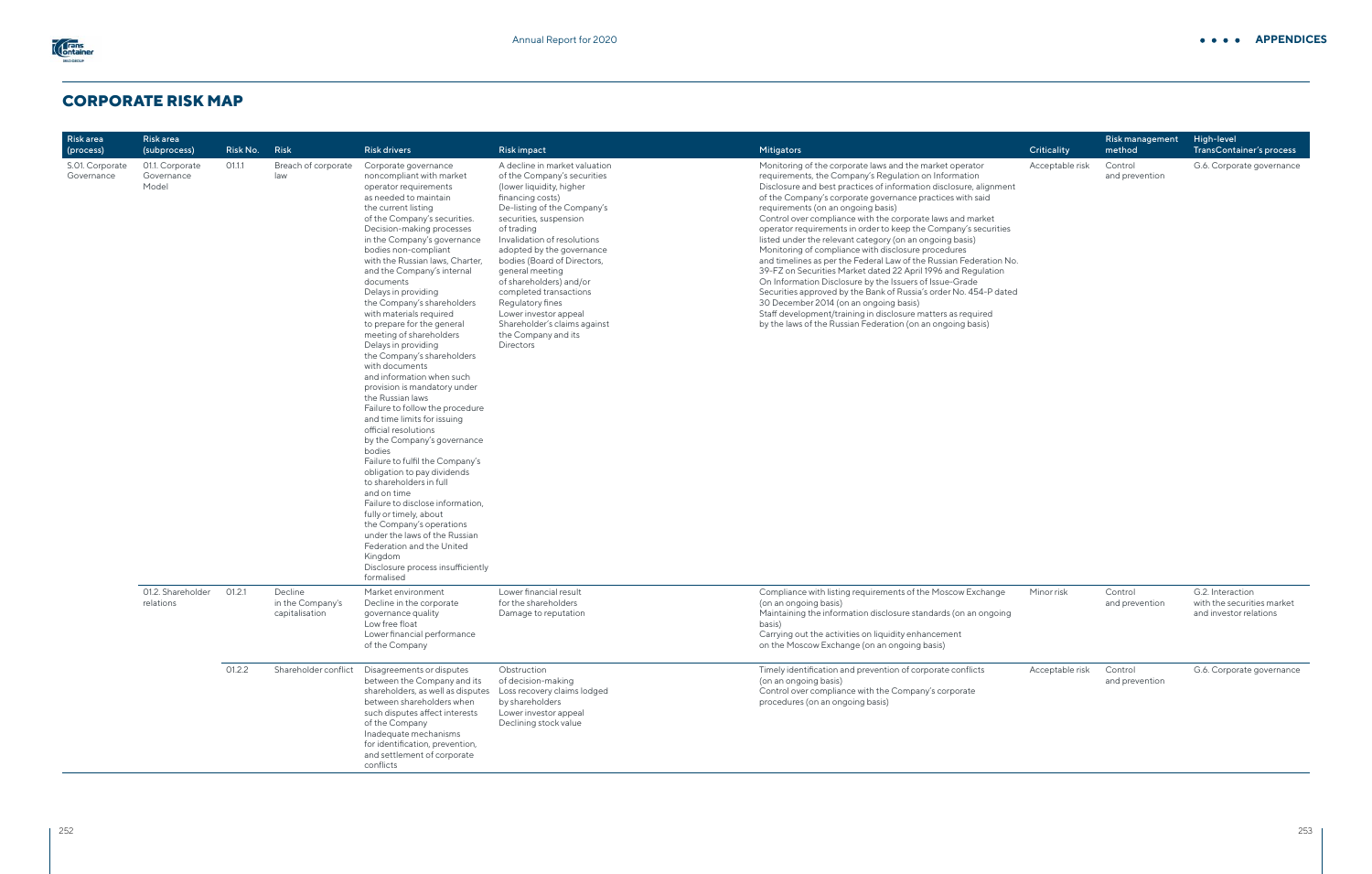| Risk area<br>(process) | Risk area<br>(subprocess)                                   | Risk No. | Risk                                                                                                                                                                        | <b>Risk drivers</b>                                                                                                                                                                                                                                                                                                                                                                                                                                                                                            | <b>Risk impact</b>                                                                                                                                                                                                                                                                                                                                                                                                           | Mitigators                                                                                                                                                                                                                                                                                                                                                                                                            | Criticality                                                                                                                                                                             | <b>Risk management</b><br>method                                                                                                                                                 | High-level<br>TransContainer's process                  |                           |                           |
|------------------------|-------------------------------------------------------------|----------|-----------------------------------------------------------------------------------------------------------------------------------------------------------------------------|----------------------------------------------------------------------------------------------------------------------------------------------------------------------------------------------------------------------------------------------------------------------------------------------------------------------------------------------------------------------------------------------------------------------------------------------------------------------------------------------------------------|------------------------------------------------------------------------------------------------------------------------------------------------------------------------------------------------------------------------------------------------------------------------------------------------------------------------------------------------------------------------------------------------------------------------------|-----------------------------------------------------------------------------------------------------------------------------------------------------------------------------------------------------------------------------------------------------------------------------------------------------------------------------------------------------------------------------------------------------------------------|-----------------------------------------------------------------------------------------------------------------------------------------------------------------------------------------|----------------------------------------------------------------------------------------------------------------------------------------------------------------------------------|---------------------------------------------------------|---------------------------|---------------------------|
|                        | 01.2.3                                                      |          |                                                                                                                                                                             |                                                                                                                                                                                                                                                                                                                                                                                                                                                                                                                | Lawsuits from<br>shareholders                                                                                                                                                                                                                                                                                                                                                                                                | Disagreements or disputes<br>between the Company's<br>body and shareholders,<br>as well as disputes between<br>shareholders when such<br>disputes affect the Company's<br>interests<br>Inadequate mechanisms<br>for identification, prevention,<br>and settlement of corporate<br>conflicts                                                                                                                           | Obstruction<br>of decision-making<br>Court rulings obliging<br>the Company and/or its<br>Directors to repay losses<br>to shareholders<br>Lower investor appeal<br>Declining stock value | Timely identification and prevention of corporate conflicts<br>(on an ongoing basis)<br>Control over compliance with the Company's corporate<br>procedures (on an ongoing basis) | Acceptable risk                                         | Control<br>and prevention | G.6. Corporate governance |
|                        |                                                             |          | Departure<br>of management<br>(at least two key<br>managers)                                                                                                                | Change of control<br>Non-competitive remuneration<br>terms for the top managers                                                                                                                                                                                                                                                                                                                                                                                                                                | Delays in management<br>decision-making<br>Decline in market valuation<br>of the Company's securities<br>Weaker competitiveness<br>Lower efficiency<br>of the Company's operations<br>and business management<br>Lower operating<br>performance<br>Lower financial performance                                                                                                                                               | Monitoring and development of the remuneration system<br>for TransContainer's President and management (according<br>to the Nominations and Remuneration Committee's work plan)<br>(when needed)<br>The Board of Directors' approval of the President's proposal to pay<br>one-off bonuses to employees of the executive office whose<br>appointment requires the approval of the Board of Directors (when<br>needed) | Critical risk                                                                                                                                                                           | Control<br>and prevention                                                                                                                                                        | G.9. KPI management                                     |                           |                           |
|                        | 01.3. Subsidiary<br>and branch<br>management                | 01.3.1   | Prolongation<br>of investments<br>payback periods /<br>Depreciation<br>of investments<br>into subsidiaries<br>and associates /<br>failure to achieve<br>the Project's goals | Inefficient expenditure<br>of investments<br>Decline in ROE and ROIC<br>indices<br><b>Additional load</b><br>to the Company's liquidity<br>due to the surety commitment<br>on the projects.<br>Deterioration of the Company's<br>financial position                                                                                                                                                                                                                                                            | Alternation of market<br>conditions<br>Forecasting errors<br>in subsidiaries' and affiliates'<br>business plans<br>Incomplete due diligence<br>Subsidiary and branch<br>management<br>Conflict of interests<br>with other sibsidiaries'<br>and affiliates' members                                                                                                                                                           | Monitoring of the Company's business-plan implementation<br>and analysis of deviation reasons (quarterly)<br>Control over compliance with the corporate procedures<br>in subsidiaries and associations (on an on-going basis)<br>Involvement of Company's expert managers in subsidiaries<br>and associates business (when applicable)                                                                                | Critical risk                                                                                                                                                                           | Control<br>and prevention                                                                                                                                                        | G.7. Management<br>of TransContainer Group<br>Companies |                           |                           |
|                        | 01.4. Corporate<br>structure<br>and allocation<br>of powers | O1.4.1   | Mismatch between<br>the organisational<br>and functional<br>model<br>and the Company's<br>goals                                                                             | A decline in performance<br>and inefficiency of business<br>units and cost rising<br>(overlapping functions).<br>Deteriorating working<br>environment across<br>the Company and internal<br>conflicts.                                                                                                                                                                                                                                                                                                         | Violation of power/<br>responsibility allocation<br>principles<br>Organisational structure<br>of the Company not<br>adapted to changes<br>in the external/internal<br>environment (business<br>process landscape)                                                                                                                                                                                                            | Annual audit of processes in line with the approved audit schedule<br>(on an ongoing basis)<br>Regular review of the Order on the allocation of powers among<br>TransContainer's CEO, Deputy CEOs, Directors, Chief Engineer,<br>Chief Accountant, and First Deputy CFO (updates where needed)                                                                                                                        | Minor risk                                                                                                                                                                              | Control<br>and prevention                                                                                                                                                        | D.5. Organisational<br>development management           |                           |                           |
| S.O2. Strategy         | 02.1. Strategic<br>planning                                 | 02.1.1   | Failure to achieve<br>the strategic goals                                                                                                                                   | Insufficient or inadequate<br>marketing researches<br>Unpredictable changes<br>in the external environment<br>Insufficient assessment<br>of the influence<br>of counterparties<br>Insufficient or inadequate<br>analysis of existing or potential<br>markets for services<br>Insufficient assessment<br>of the influence of government<br>and regulators<br>Insufficient or inadequate<br>assessment of the Company's<br>status or needs<br>Lack of or underdeveloped<br>human resource management<br>strategy | Lower revenues<br>Lower business efficiency<br>(marketing and tariff policies,<br>asset management, service<br>quality, etc.)<br>Failure to achieve<br>the strategic goals<br>Insufficient assessment<br>of the influence<br>of counterparties<br>Insufficient or inadequate<br>analysis of existing<br>or potential markets<br>for services<br>Making the wrong strategic<br>decisions<br>Failure to meet budget<br>targets | Compliance with the Strategic Management Procedure<br>for developing, updating, and controlling the implementation<br>of TransContainer's Strategy (on an ongoing basis)<br>Initiation and implementation of strategic development projects<br>as approved by the Company's shareholders (on an ongoing basis)                                                                                                        | Acceptable risk                                                                                                                                                                         | Control<br>and prevention                                                                                                                                                        | G.1. Strategic management                               |                           |                           |



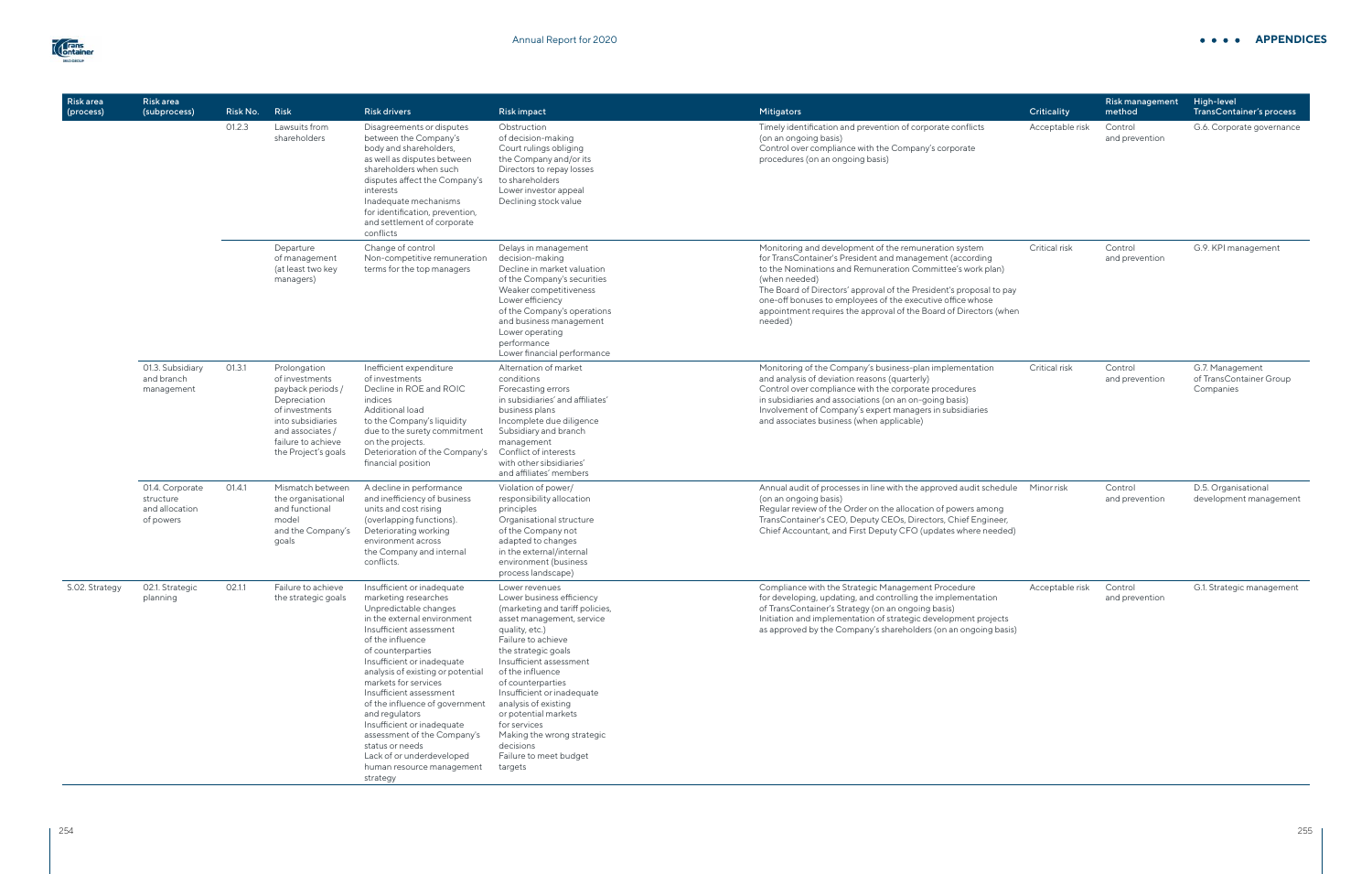| <b>Riskarea</b><br>(process)                                  | <b>Riskarea</b><br>(subprocess) | Risk No. | <b>Risk</b>                                                                         | <b>Risk drivers</b>                                                                                                                                                                                                                                                                                                                                                   | <b>Risk impact</b>                                                                                                                                                                                                                                                             | Mitigators                                                                                                                                                                                                                                                                                                                                                                                                                                                                                                                                                                                                                                                                                                                                                                                                                                                                                                                                                                                                                                                                                                                                                                                         | <b>Criticality</b> |
|---------------------------------------------------------------|---------------------------------|----------|-------------------------------------------------------------------------------------|-----------------------------------------------------------------------------------------------------------------------------------------------------------------------------------------------------------------------------------------------------------------------------------------------------------------------------------------------------------------------|--------------------------------------------------------------------------------------------------------------------------------------------------------------------------------------------------------------------------------------------------------------------------------|----------------------------------------------------------------------------------------------------------------------------------------------------------------------------------------------------------------------------------------------------------------------------------------------------------------------------------------------------------------------------------------------------------------------------------------------------------------------------------------------------------------------------------------------------------------------------------------------------------------------------------------------------------------------------------------------------------------------------------------------------------------------------------------------------------------------------------------------------------------------------------------------------------------------------------------------------------------------------------------------------------------------------------------------------------------------------------------------------------------------------------------------------------------------------------------------------|--------------------|
| S.03. Investment<br>project<br>management                     | 03.1. Project<br>management     | 03.1.1   | Failure to deliver<br>on the investment<br>programme in terms<br>of quality of work | Errors in project cost estimation<br>Inadequate sequencing<br>and scheduling of project tasks<br>Tougher regulatory<br>requirements for investment<br>projects (HSE, etc.)<br>The discrepancy between<br>the work scope and the design<br>and cost estimates<br>Breach of obligations<br>by contractors<br>Late funding<br>Project suspension<br>for economic reasons | Additional unforeseen costs<br>for project financing<br>Failure to execute<br>the investment programme<br>Fines, penalties, sanctions,<br>and counterparties' claims<br>regarding supply and service<br>agreements made under<br>the construction projects<br>Wrong priorities | Diversification of suppliers (tenders for service/goods/works<br>purchases in excess of RUB 1,000,000 including VAT pursuant<br>to the Regulation on the procurement for TransContainer's needs<br>approved by TransContainer's Board of Directors on 30 April 2020.<br>For any purchases in excess of RUB 1,000,000 including VAT,<br>the initiator shall conduct market research (when needed)<br>Resource price projections (to be provided by the initiator) (when<br>needed)<br>Procurement of additional information to select investment project<br>contractors (when needed)<br>Compliance with the procedures to prepare budget estimates<br>(on an ongoing basis)<br>Compliance with the tender procedures and timelines set out<br>in TransContainer's internal documents (on an ongoing basis)<br>Inclusion of investment project costs in the budget (on an ongoing<br>basis)<br>Contractor evaluation at the stage of contract execution<br>(on an ongoing basis)<br>Construction oversight and field supervision of investment<br>projects (when needed)<br>Bank guarantee for the contractor's obligations to eliminate<br>the defects<br>during the warranty period (when needed) | Acceptab           |
| C.04. Pooling,<br>acquisition,<br>and divestment<br>of assets | 04.1. Divestment<br>of assets   | 04.1.1   | Hostile takeover<br>of a subsidiary,<br>including<br>by asset-grabbing              | Inefficient corporate<br>control of subsidiaries<br>from both TransContainer<br>as the shareholder<br>and subsidiary management<br>Uncontrolled divestment<br>of assets by the subsidiary's<br>management                                                                                                                                                             | Loss of the subsidiary's<br>control<br>Changes in the shareholding<br>structure<br>Damage to the Company's<br>reputation<br>Lower business efficiency                                                                                                                          | Successful advocacy of the Company's interests in relations<br>with government agencies and courts (on an ongoing basis)<br>Training in opposing hostile takeovers (when needed)                                                                                                                                                                                                                                                                                                                                                                                                                                                                                                                                                                                                                                                                                                                                                                                                                                                                                                                                                                                                                   | Minor risk         |

|                                      | Criticality     | Risk management<br>method | High-level<br>TransContainer's process                  |
|--------------------------------------|-----------------|---------------------------|---------------------------------------------------------|
| S<br>ant<br>needs<br>il 2020.<br>AT, | Acceptable risk | Control<br>and prevention | D.2. R&D management                                     |
| (when                                |                 |                           |                                                         |
| project                              |                 |                           |                                                         |
| tes                                  |                 |                           |                                                         |
| ut<br>is)<br>ngoing                  |                 |                           |                                                         |
|                                      |                 |                           |                                                         |
|                                      |                 |                           |                                                         |
|                                      | Minor risk      | Control<br>and prevention | G.7. Management<br>of TransContainer Group<br>Companies |